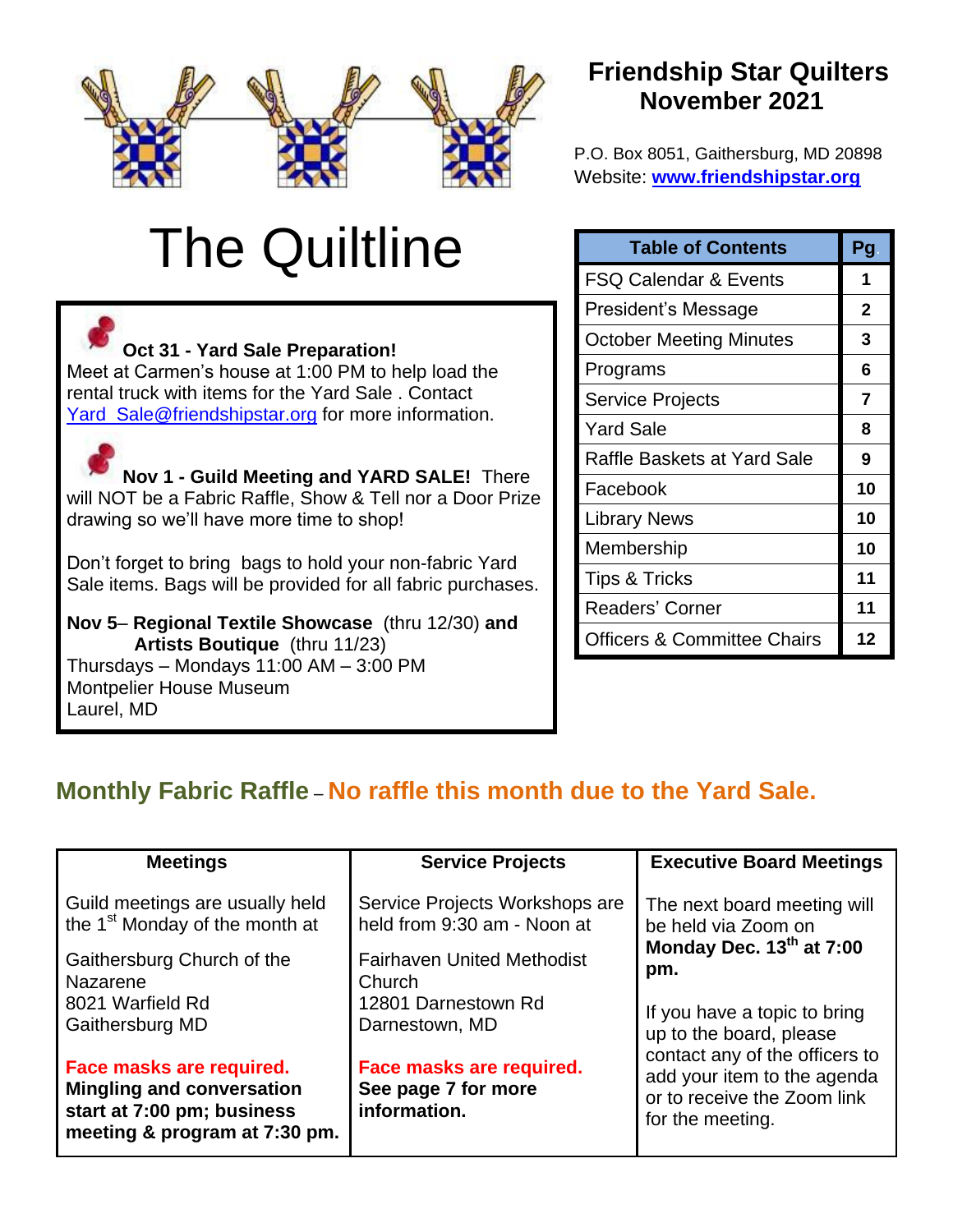

"If you wish to make an apple pie truly from scratch you must first invent the universe."

*— Carl Sagan*

Happy November, friends!

As much as I dislike fall, Thanksgiving is my favorite holiday. And yes, I often make an apple pie, although my "scratch" version doesn't go to the extreme that Carl's does. I make other pies as well-Thanksgiving is the one day where everybody gets their favorite pie if they want it, even if that means making many pies. Turkey is optional; pie is essential. My Grandma D. was FAMOUS for her pies!

In terms of quilting, I'm thankful for rulers and rotary cutters. My grandmother – either one - would have been **thrilled** to have those tools at her disposal. I'm grateful I had women in my life who taught me to sew and the love of fabric. I'm happy I have friends who I can hang out with that understand the quilting life.

This year I'm thankful for this hobby that's helped keep me sane over the past year and a half. Hopefully next year we'll have even more to be thankful for.

Yours in quilting,

Michele

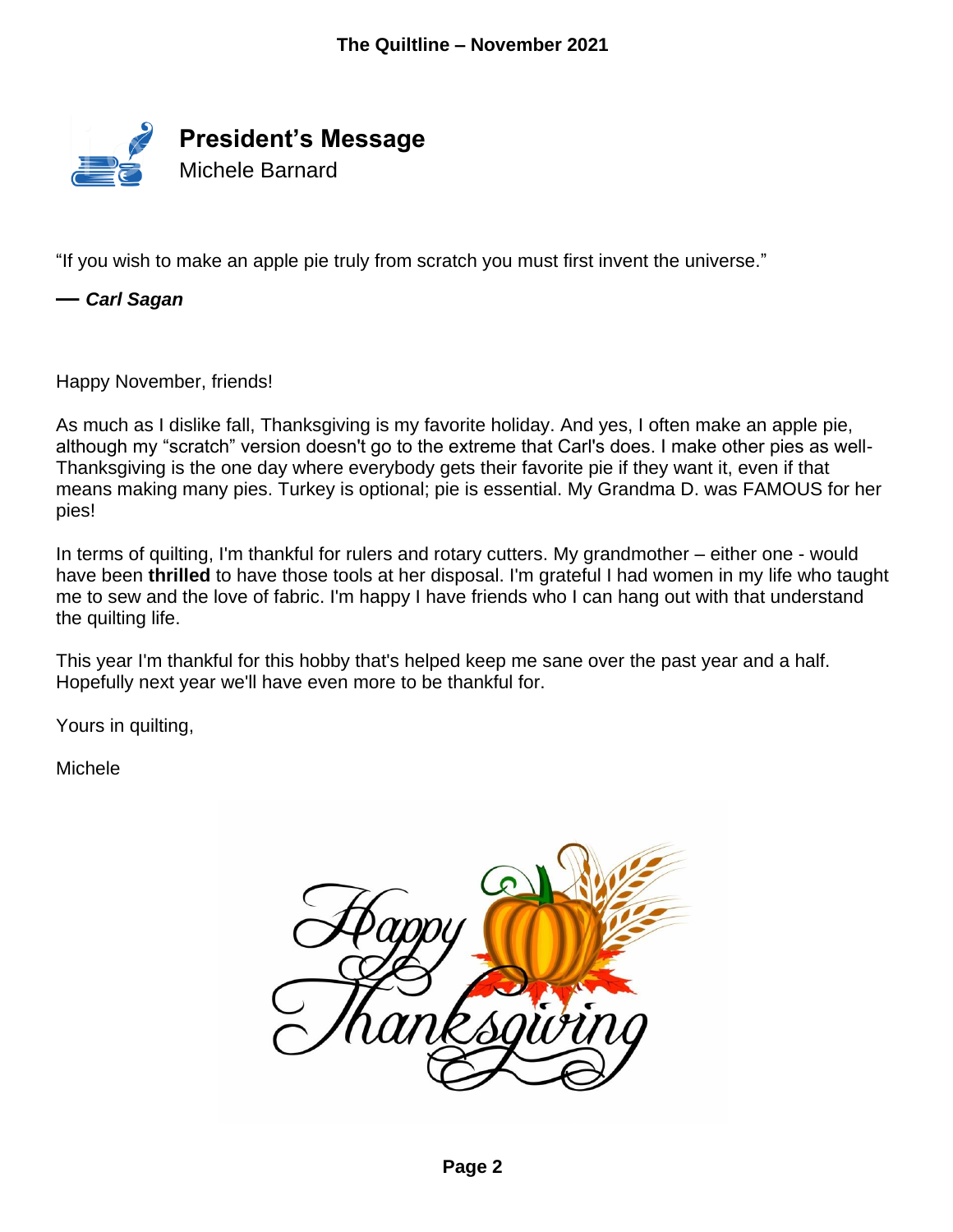

# **October Guild Minutes**

Peggy Weidman

President Michele Barnard called the meeting to order at 7:30 PM and welcomed everyone to the meeting. The speaker requested to speak before the business meeting because she had a long drive home to make. Cathy Miller introduced the speaker, Erin Underwood.

**Presentation** – Erin Underwood "Express Yourself! Originality and Creativity in Quilting"

#### **Business Meeting**

Michele asked any guests or new members to identify themselves. There were two guests and one new member.

**Meeting Minutes:** The September FSQ Meeting Minutes were approved as submitted.

#### **Treasurer's Report: Colleen Biasco and Kathy Swartz**

Colleen reported that the transition to Kathy Swartz as main treasurer was complete. Kathy asked everyone to send their reimbursement requests and other treasurer business to the FSQ mailbox (FSQ, P.O. Box 8051, Gaithersburg, MD 20898), but to also send her an email so she knows it is coming and can go to pick it up.

#### **ANNOUNCEMENTS**

#### **Executive Board Meeting – Michele Barnard**

The next Executive Board Meeting is Monday, October 11, 2021 at 7 PM by Zoom. Anyone interested in attending is welcome. Contact the Zoom host Teresa Peterson to receive the Zoom link to the meeting.

#### **Volunteers Needed – Michele Barnard**

Michele again made a plea for volunteers. Open positions include: raffle quilt marketing, publicity chair, raffle quilt chair (to make the next raffle quilt), and quilt show chair(s) for 2023. (Note: Volunteers are also needed for a committee to plan a celebration of the Guild's 40<sup>th</sup> Anniversary in spring 2022.)

Linda Belecki has volunteered to chair the FSQ quilt pin sales. Michele is willing to serve as publicity chair when her term as President ends, but a volunteer is needed to serve as interim chair until then. If you enjoy the FSQ guild speakers and activities, please consider volunteering. (Please keep in mind that most of these positions involve committees and the chair is not responsible for everything!)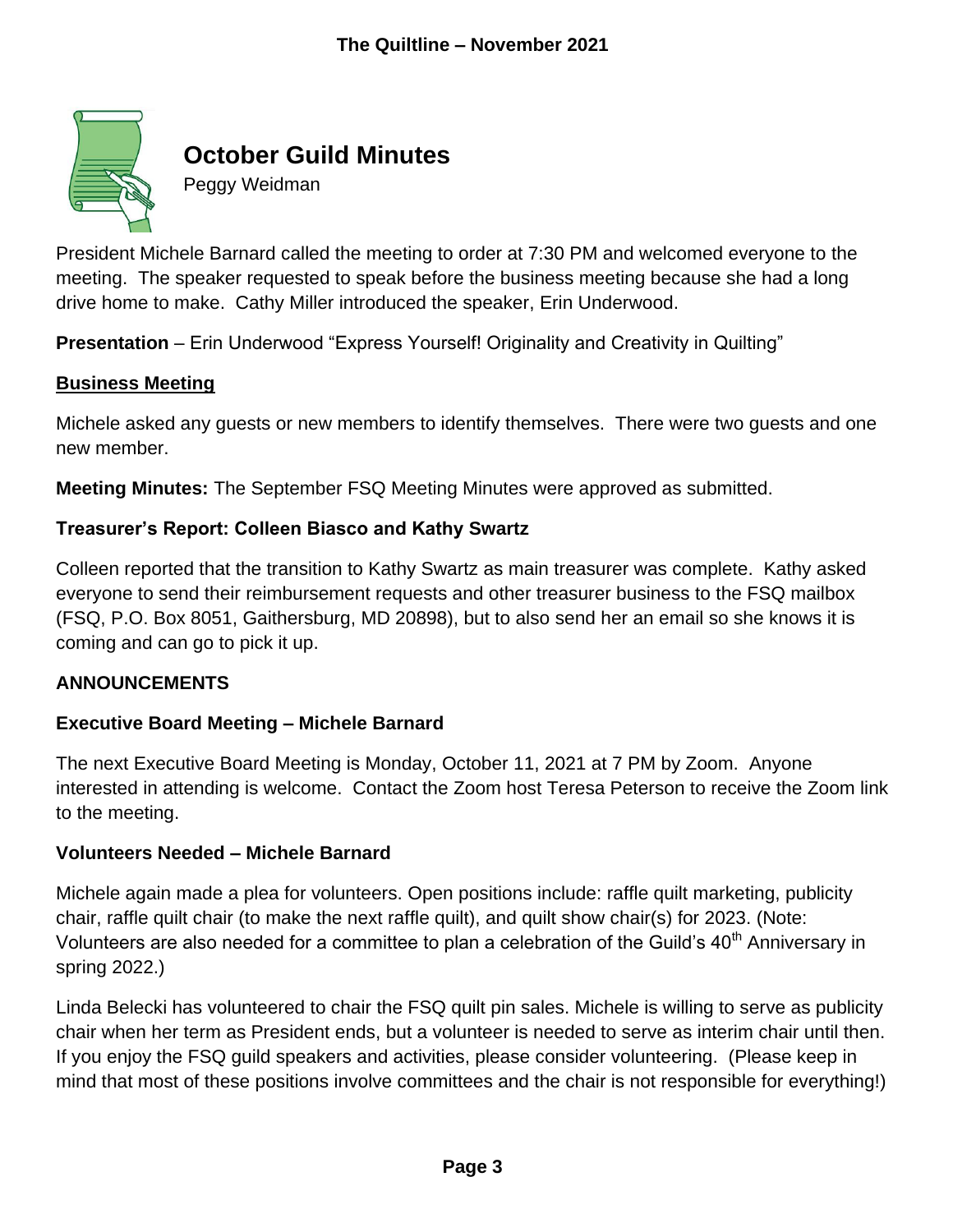## **COMMITTEE REPORTS**

#### **Yard Sale – Peggy Weidman**

Peggy thanked all the people who have donated goods and who have been working hard on preparing for the yard sale. Peggy reminded everyone that the yard sale is a major source of income for the guild, and we have not had any income except membership dues since the beginning of the pandemic. The yard sale will take place after the Nov. 1 FSQ business meeting. A couple of things are different this year. Firstly, approximate fabric yardage will be coded by colored tape on the fabric (signs indicating approximate yardage and tape color will be posted). Secondly, fabric will be charged by weight at \$7 per pound (approximately 4 yards = 1 pound). We have paper bags for you to put your fabric in. Please bring your own bags for other non-fabric items. Before you check out, you just stop at the weigh station and get a receipt with the weight of your fabric bag. When you check out, you turn in your receipt, no need to handle all the fabric again! Thirdly, you will receive one book and one pattern of your choice for free when you purchase from the yard sale. Since we have a very large amount of goodies and don't want to have any leftovers, we encourage everyone to invite a friend or friends to the meeting and yard sale. Please remember that ONLY CASH OR CHECKS are accepted for payment!

There are so many things for the yard sale, it's become necessary to rent a large truck to transport it from Carmen's house to the church. A few people have already volunteered to help with the moving but we can always use more. We especially need hand trucks, preferably with a person to use them! Carmen and her family have gradually moved the stockpile to a main floor room in her house, and have provided ramps for the few stairs to be negotiated and to the truck. The more people we have, the faster it will go! (You will not be asked to do anything you are unable/unwilling to do.) The truck will be loaded starting around 1 PM on Sunday October 31. Volunteers are also needed to come to the church around 4:00 PM before the meeting on Monday, November 1 to help unload everything and set it up for the sale. Email the FSQ Yard Sale Committee to volunteer. We'd LOVE to hear from you!

#### **Membership – Brenda Knopp**

Brenda reminded everyone that June was the beginning of the 2021-2022 membership year, and now was the time to pay dues if you haven't already done so. Members can pay their dues at the meeting or by mail. Checks made out to FSQ for \$35 should be sent to Brenda's home mailing address (found on the renewal form on the FSQ website). The 2021-2022 membership directory will be coming out in October.

#### **Service Projects –Nancy Brennan**

Nancy reminded everyone that Shady Grove NICU will not accept the small preemie quilts as of the end of October, and will only take 30-36 inch quilts. Anne and Nancy have developed new guidelines (posted by FSQ email, in the October Newsletter and on the website). She displayed some examples of the new quilts. Kits for these and other quilts/pillow cases were available in the lobby. If anyone has any small preemie quilts left, please turn them in at the service workshops on October 14<sup>th</sup> and 28<sup>th</sup>.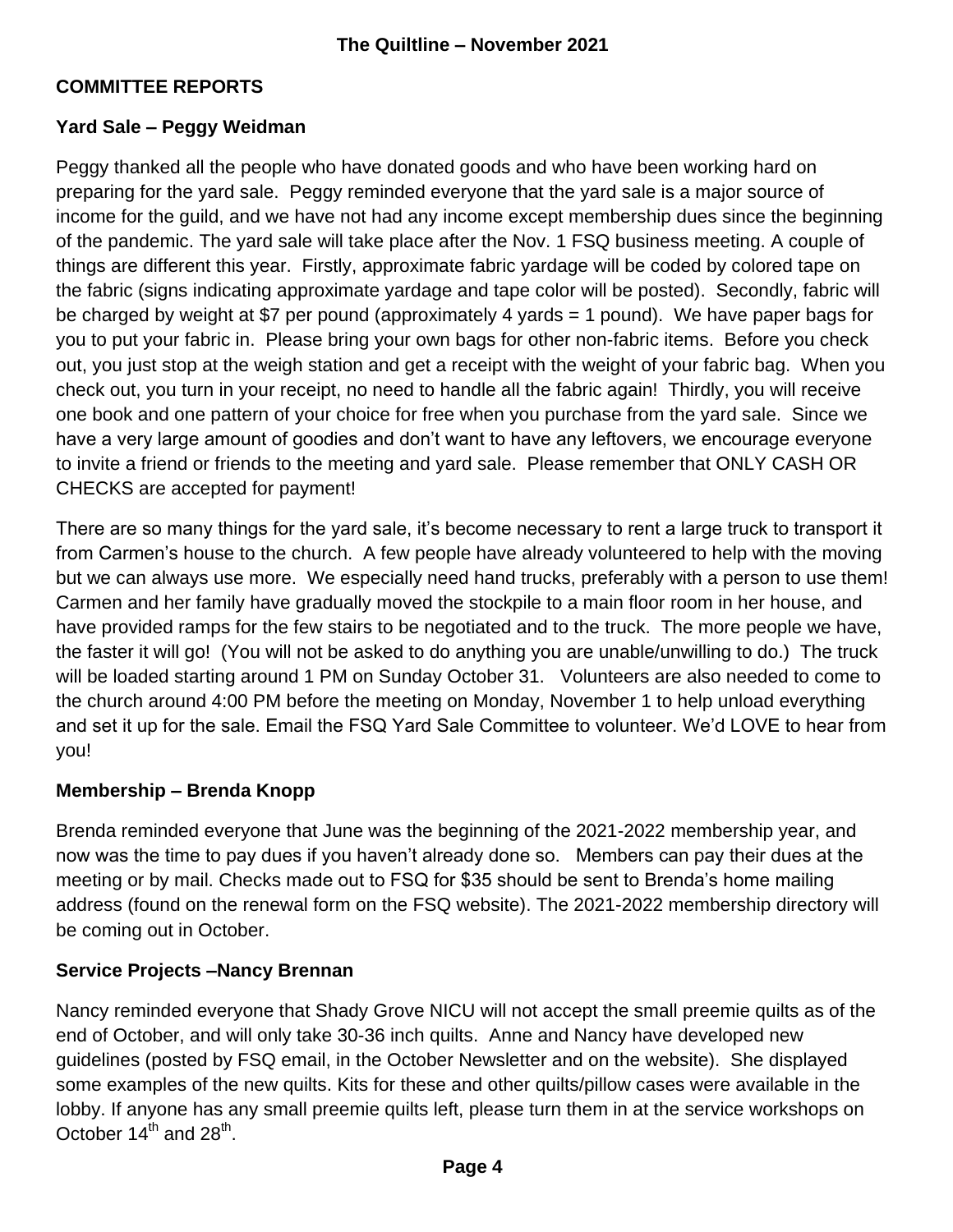## **The Quiltline – November 2021**

## **Acknowledgements to former FSQ Officers and Chairs– Judy Walsh**

Judy was President of FSQ prior to Michele Barnard. She had wanted to officially thank all the officers and Committee Chairs who had served with her that year but before she could, the pandemic intervened. Judy took this opportunity to name all of those who served with her and provided each a thank you card and small gift.

#### **Programs – Cathy Miller**

Cathy reminded everyone that, because of the November Yard Sale and the December holiday party, the next speaker will not be until the January meeting, and this meeting will be on Zoom.

#### **Show and Tell**

Four FSQ members presented their quilts. Our newest FSQ member and winner of the FSQ's Best Beginner's Quilt Award at the Montgomery County Fair - Karen Halfert - and her daughter Kathy also presented their winning quilt.

#### **Fat Quarter Exchange – Liz Plantz and Harriet Sheinson**

The winners of the FSQ fat quarter exchange were Tomo Beckman, Judy Newton, and Ginny Leake.

#### **Door Prizes**

The FSQ door prizes were won by Linda Belecki and Trish McTighe.

The meeting was adjourned at 8:45 PM

The next meeting will take place on November 1, 2021 at 7:30 PM. This will be an in-person meeting. Be sure to bring a mask to wear whether you are vaccinated or not.

Note: The Yard Sale will occur after the November business meeting. Please remember to bring a friend(s), cash or a check, and an extra bag for non-fabric purchases.

Respectfully submitted,

Peggy Weidman, Secretary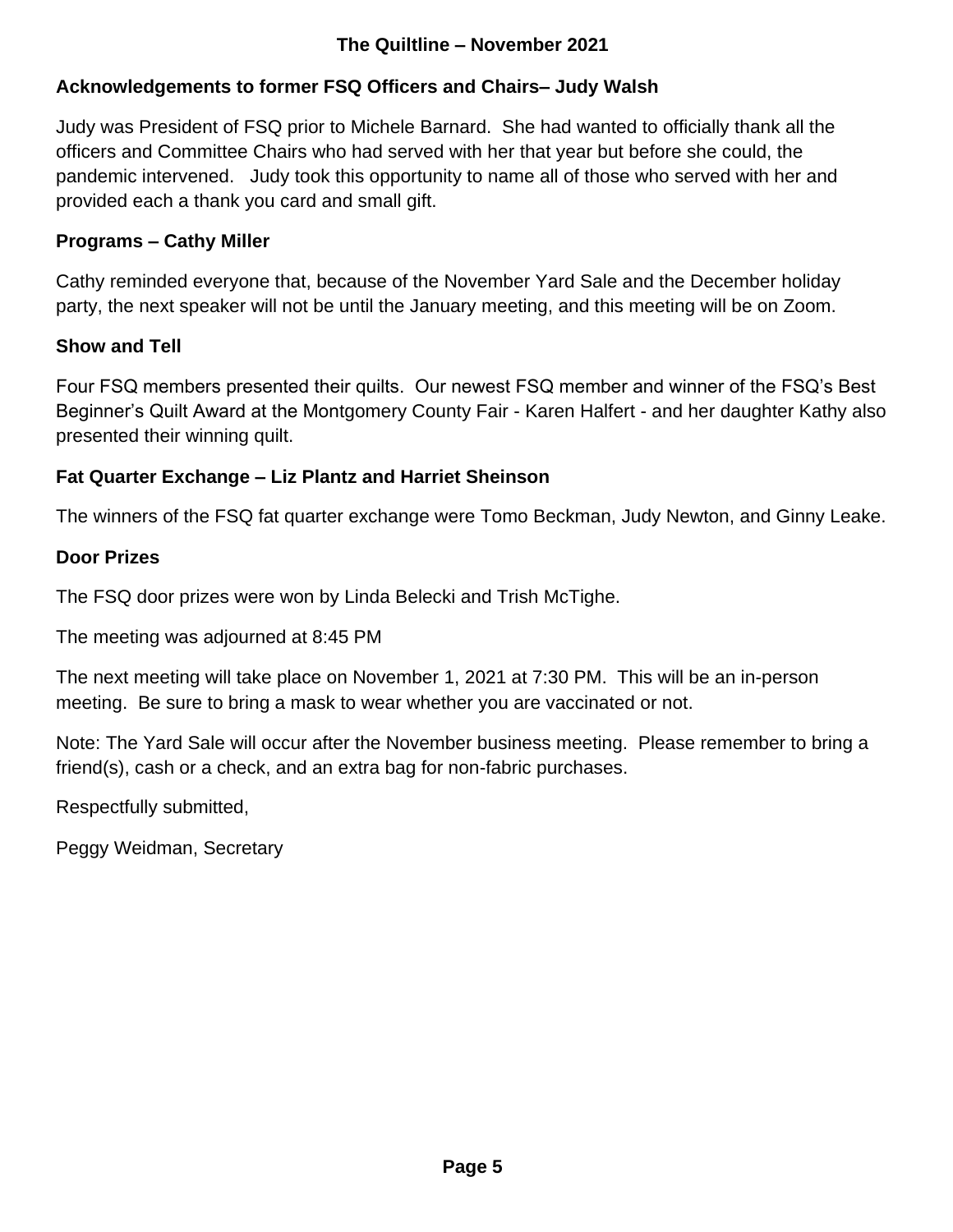

The guild voted 52 to 18 to have a speaker by Zoom for our December meeting instead of Quilto. Remember to watch for the SignupGenius notice 2 weeks before the meeting.

In December our speaker will be Veruschka Zarate of Pride & Joy Quilting from California. She'll be talking about her quilting journey from traditional to "falling in love with Foundation Paper Piecing"

Have fun at the Yard Sale!

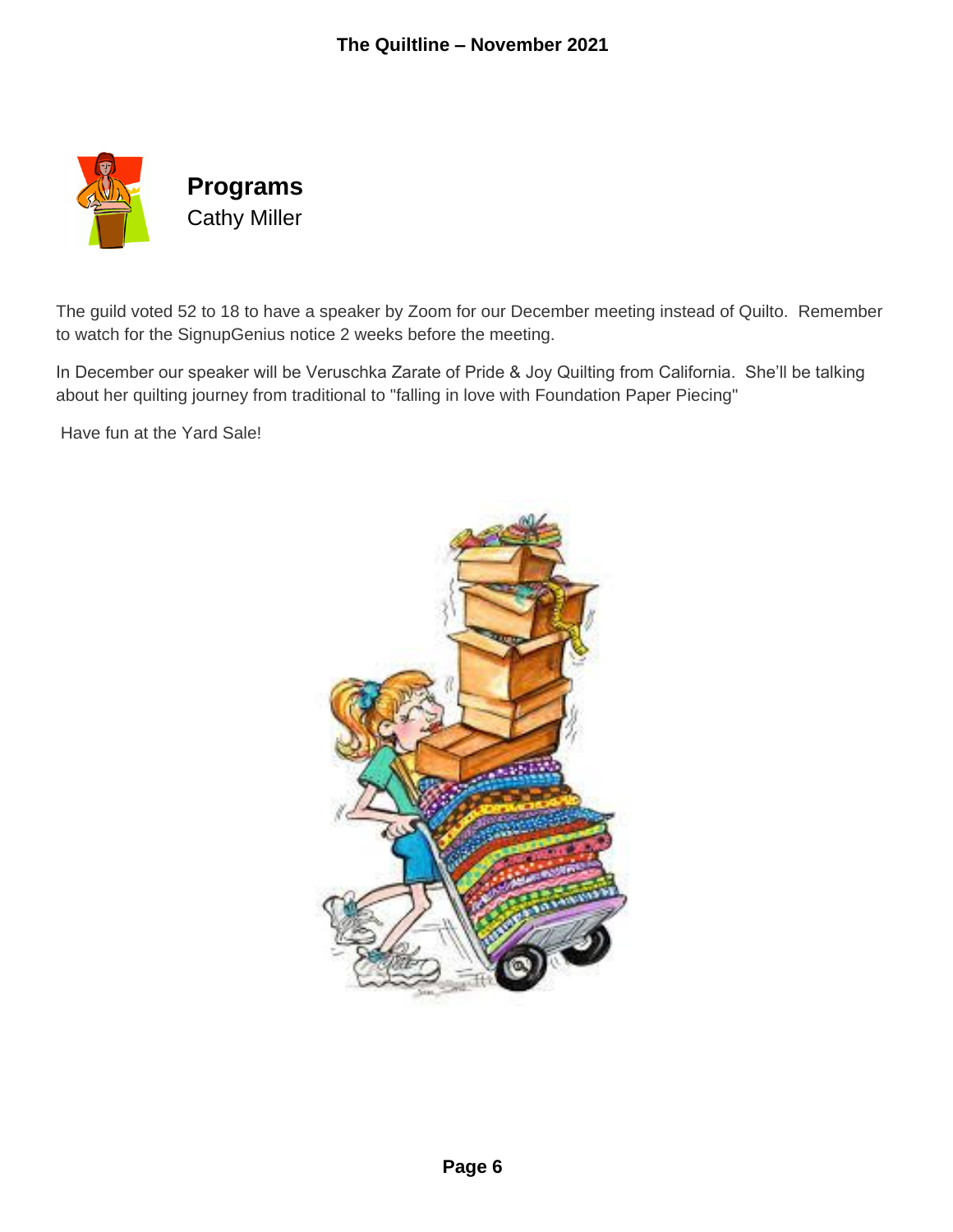

FSQ members have been sewing up a storm and the Service Projects committee has been hard at work delivering the fruits of your labor to area nonprofits and agencies.

We recently delivered 163 pillowcases to our contact for Ryan's Case for Smiles. Effie was thrilled to receive so many colorful pillowcases for pediatric oncology patients at Children's Hospital, Fairfax Inova Hospital and the Walter Reed National Military Medical Center.

Just in time for Thanksgiving, FSQ members completed 63 cheerful, fall-themed placemats for delivery to Iona House in Washington, D.C. They will be included with the hot meals they deliver to their shut-in clients.



Many thanks to all the FSQ members who attend workshops, sew at home, give generously of their time, and make the world a better place, one stitch at a time.

November Service Projects workshops will be held on Thursday, November 4, and Thursday, November 18.

We meet at Fairhaven United Methodist Church, 12801 Darnestown Road (Route 28), about 1/2 mile west of Quince Orchard High School.

For more information, contact Nance Brennan or Anne Weaver.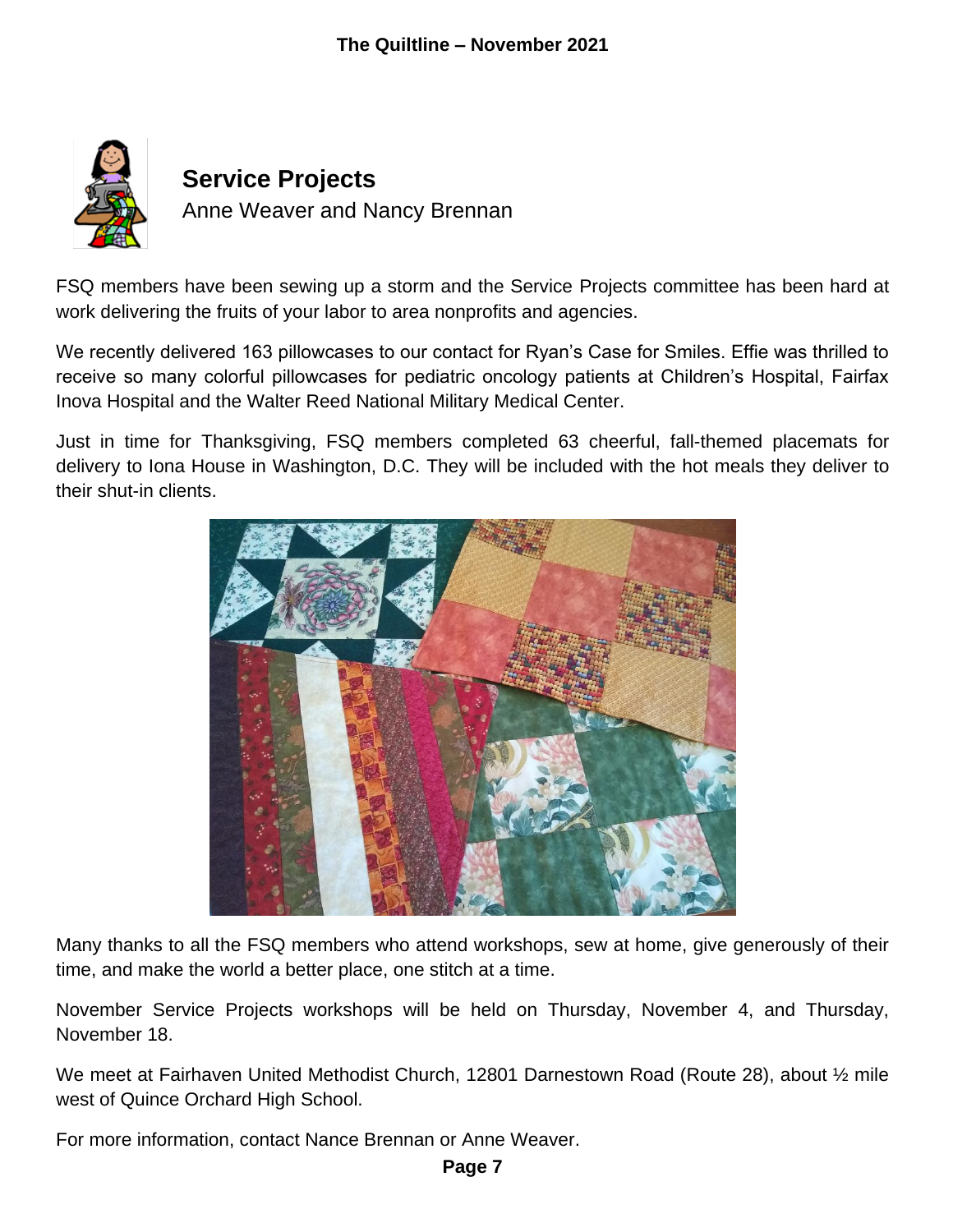

# **YAY! THE YARD SALE IS FINALLY HERE!**

Jennifer Rossmere

The sale will take place on Monday November  $1^\text{st}$  - after a short business meeting - at the Gaithersburg Church of the Nazarene.

## **After gorging on Halloween sweeties, take a break and feast your eyes on our quilter's dreamscape!**

We have a stash of wonderful fabrics including batiks, solids, blenders, retro/modern, geometric, patriotic, reproductions, novelty, holiday and so much more. Panels, precuts, packages, and kits are also available.

We have a literal library of quilting/sewing books, CDs, patterns and an unbelievable variety of notions including thread, rotary cutters, rulers, templates and sewing gadgets galore.

For the quilting artist, we have embellishments; buttons, ribbons, embroidery floss, charms and stabilizers/interfacing.

There are also bigger items like a serger, rolling sewing machine cases, hand quilting/embroidery frames and irons.

You name it, and you'll probably find it! All electrical (AC/battery) items have been tested to ensure they are in working order.

## **BEST OF ALL, PRICES ARE ROCK BOTTOM!**

#### **EVEN BETTER, you get to choose a free book and pattern with your purchase!**

**TO TOP IT OFF, tickets for three delightful gift baskets will be sold during the Yard Sale!** (The winners to be announced at the end of the sale and you don't have to be present to win.)

All fabric (yardage, panels, scraps, precuts, UFO's, etc.) will be sold by the pound (\$7/pound,  $-1.75$ /yard).

We will provide paper bags for weighing your fabrics. Look for the color-coded tape on each piece of yardage that indicates its approximate size.

#### **Books and CD's: 2/\$3 and 4/\$5**

**Patterns: \$1 each**

**Bargain table items (notions, embellishments, anything that will fit in a zip-lock bag): \$1/quart bag and \$3/gallon bag.** 

**Miscellaneous other items as marked**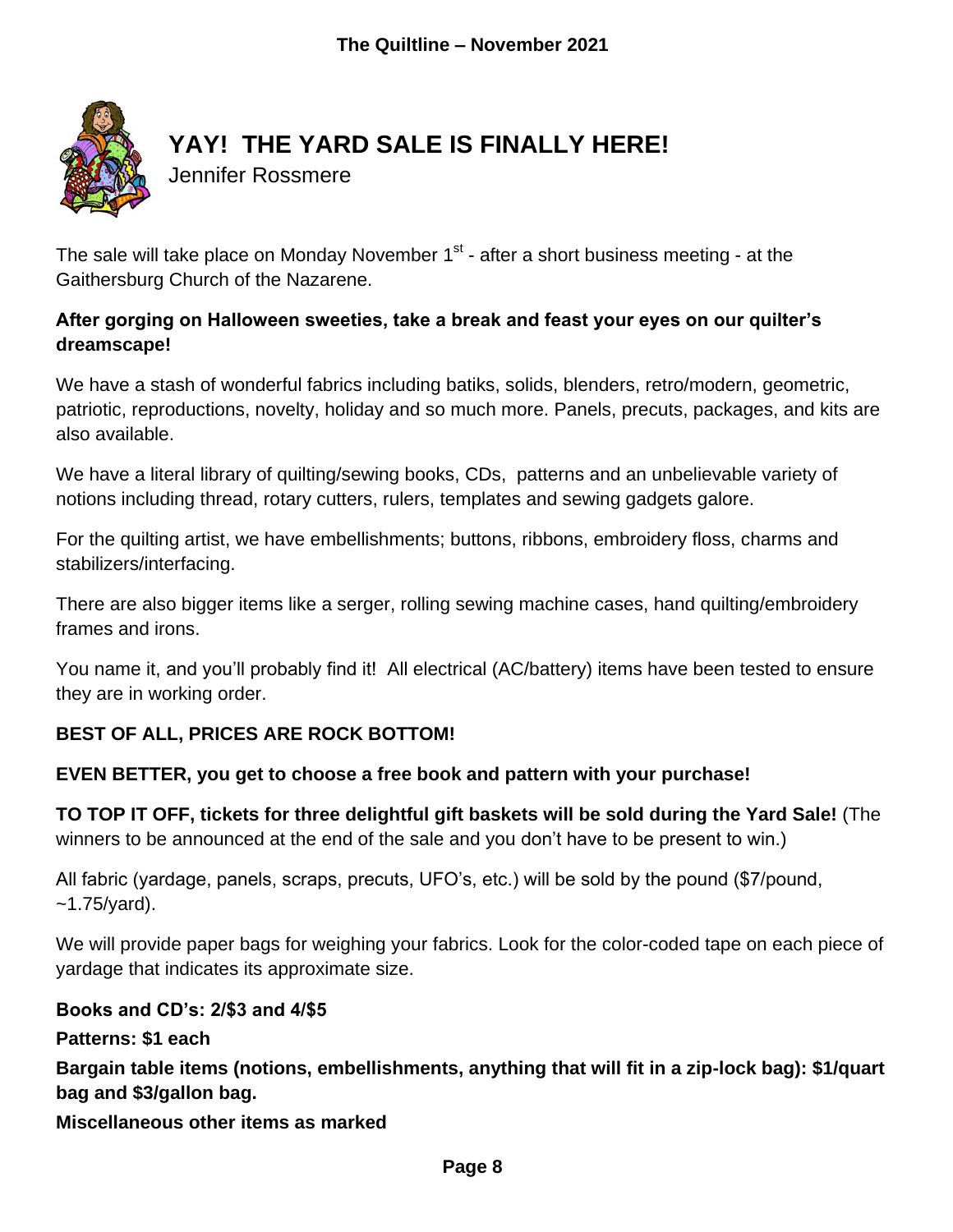## **ALL YOU NEED TO BRING IS:**

- $\bullet$  A mask
- A bag (or several bags!) for non-fabric goodies
- **Cash or a Check** (sorry no credit cards or electronic transactions)
- As many of your quilting friends as you like! (We don't want any left overs!)

We are really excited it's finally happening and hope you are too! See you there!

The Yard Sale Committee [\(Yard\\_Sale@friendshipstar.org\)](mailto:Yard_Sale@friendshipstar.org)



**Raffle Baskets at the Yard Sale** Karen Slayton

I am happy to announce that there will now be 3 Baskets to Raffle off at the Yard Sale on November 1, 2021. Two of the baskets are Wine and Chocolate and the third basket was put together by the Yard Sale Committee and is a basket of Exceptional Items.

Tickets will be on sale at the Yard Sale at \$1.00 per ticket or 6 tickets for \$5.00. You do not need to be there to win but your name and phone number are needed on the back of the ticket so we can contact you.

All proceeds are going to the guild and "Thank Yous" go out to The Sewfisticated Ladies Mini Group and the Yard Sale Committee for their help in putting the baskets together.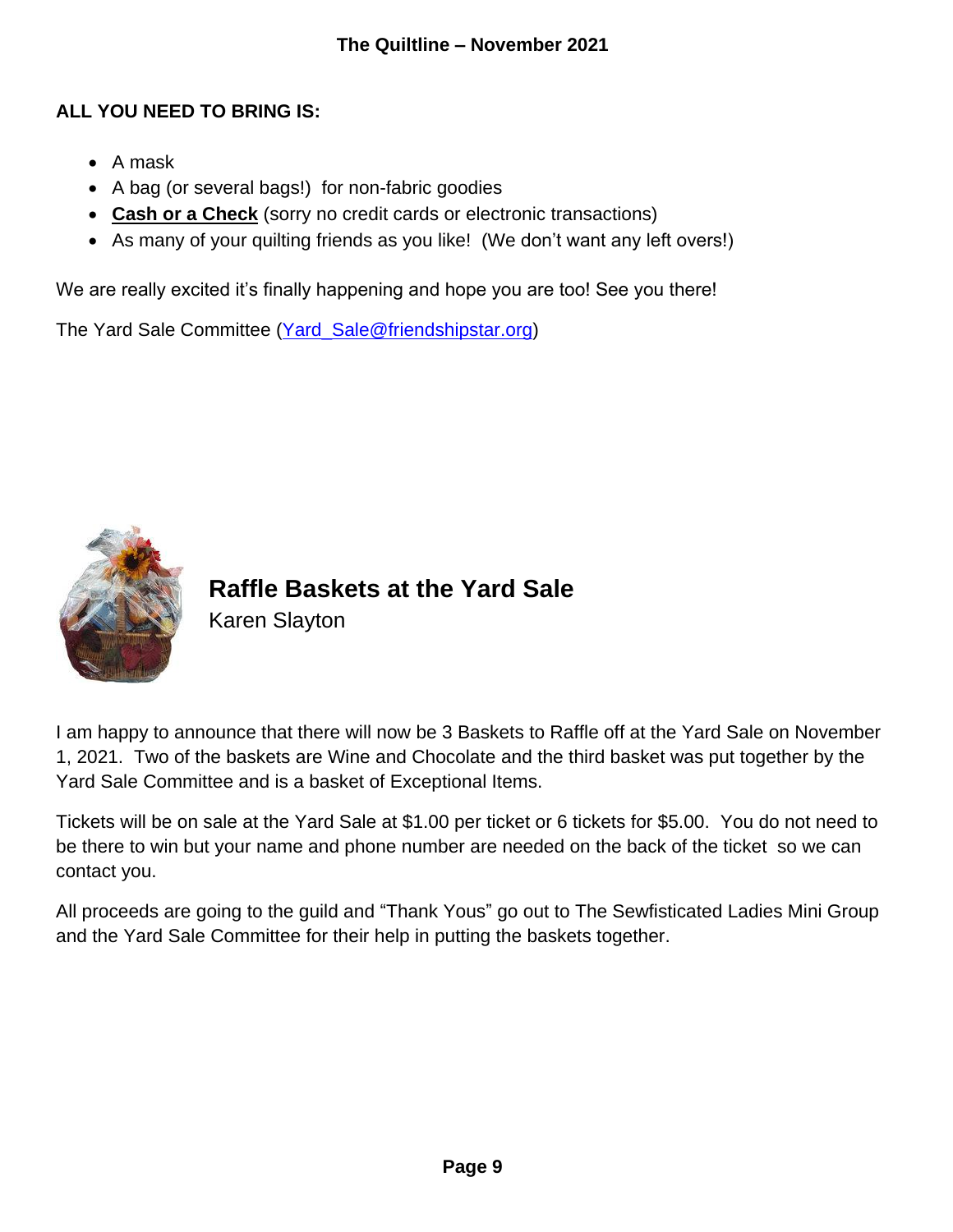

Did you know that FSQ has a Facebook page? If you are on FB, why not like our page: [https:// facebook.com/FriendshipStarQuilters/.](http://www.facebook.com/FriendshipStarQuilters/)

If you aren't on Facebook, the page is "public" so you can still view it just by going to the link above.

We will be posting meeting reminders and other items that might interest to you. If there is something you think might be interesting to others - quilting related of course - please contact us and we will get it posted [\(facebook@friendshipstar.org\)](mailto:facebook@friendshipstar.org).



# **Library News** Rosie Hormuth and Liz Lawrence

The library is open for all FSQ in-person meetings! Please drop by our tables, page through a few books, and make a couple selections to take home for a month. We have lots to inspire and get your creativity flowing.



**Membership** Brenda Knopp

Due to unforeseen circumstances there will be no article this month.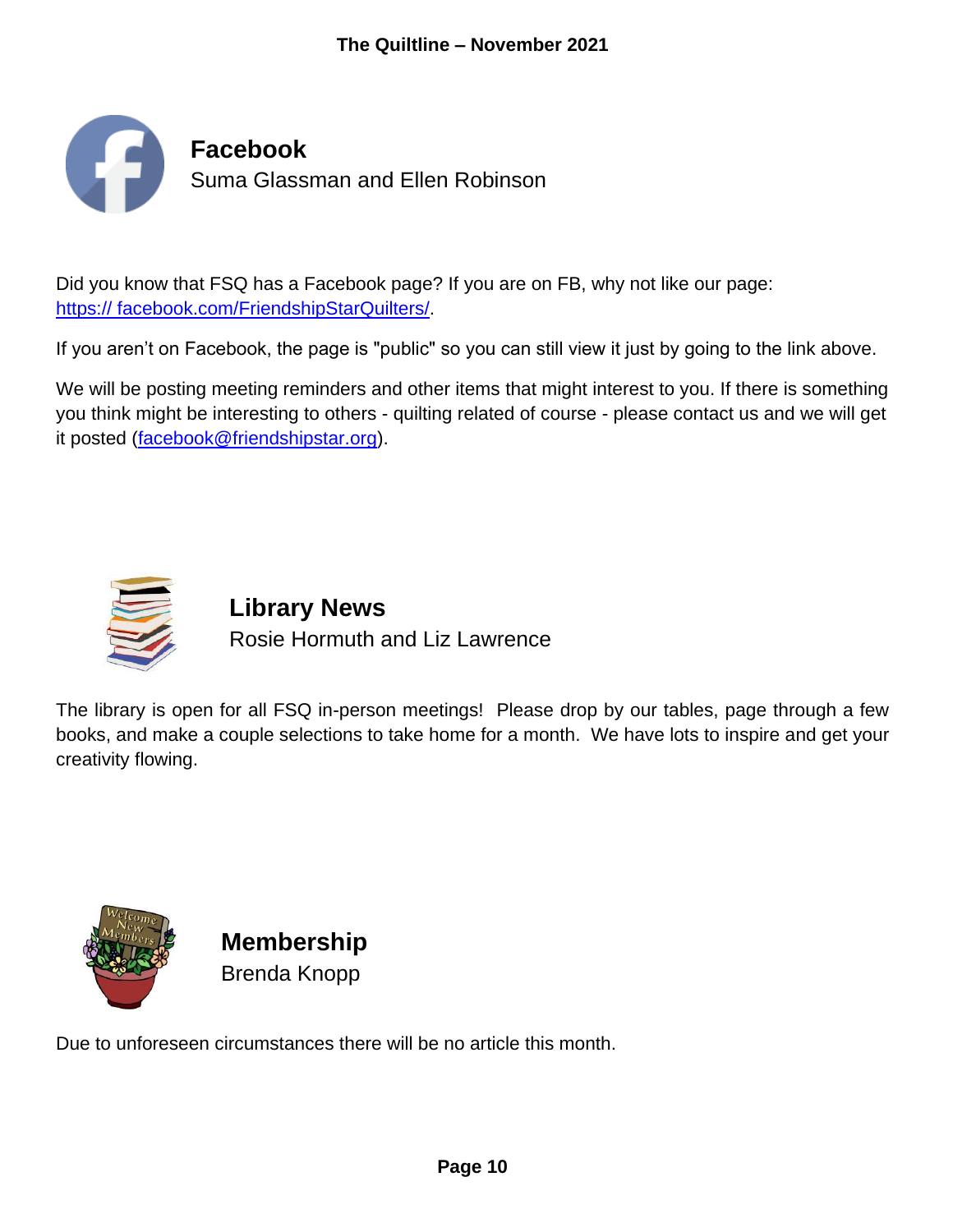

**Tips & Tricks** Judy Walsh

Selecting fabrics or colors for a quilt can sometimes be challenging. Jen Kingwell - a master of quilts with lots of different fabrics and colors - shares her selection process in this video: <https://www.youtube.com/watch?v=laQB195ICMs>

*All members are invited to contribute to this column. Please share a sewing/quilting tip you've found helpful by sending in a brief write-up for our next newsletter.*



**Readers' Corner** Linda Duzick

I recently finished a book that others might enjoy.

#### **Miss Benson's Beetle**

By Rachael Joyce

No, it isn't about a Volkswagen bug but about a woman searching for a rare beetle.

The book begins in London in 1950 with all the continued deprivations of rationing in post WWII England (England didn't completely eliminate rationing until 1964. The House of Lords thought it instilled discipline in the working class.). The story quickly moves to Indonesia where the search for a rare beetle takes place.

Odd storyline? Yes, I picked this up when I was in a reading rut and wanted something different. What I didn't expect was a story that had great depth and character development. I found myself cheering them on and couldn't wait to read what happened next in their adventure.

*All members are invited to contribute to this column. Please share some of the books or authors you've enjoyed by sending in a brief write-up for our next newsletter.*